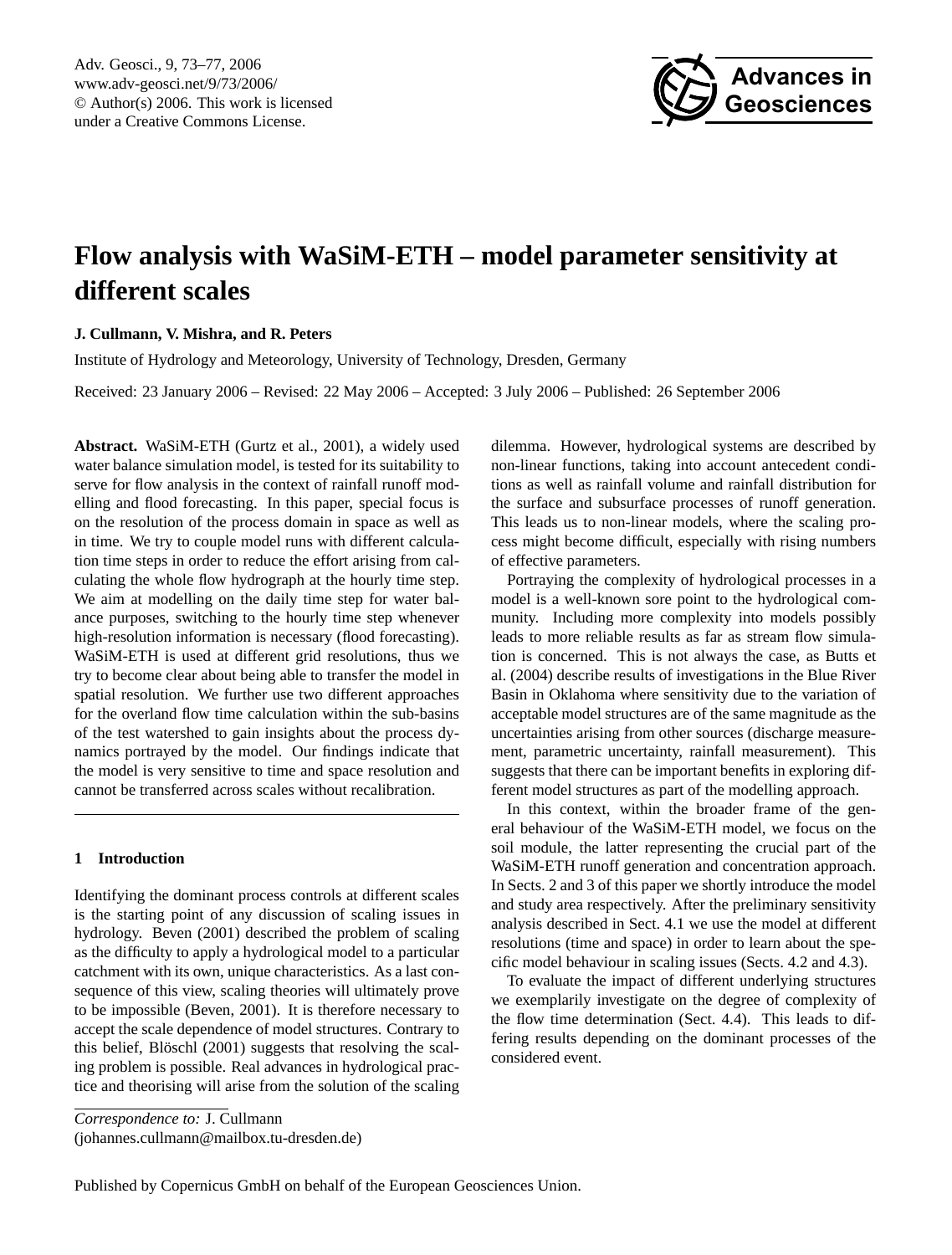

**Fig. 1.** Soil water module structure of WaSiM-ETH (investigated parameters are marked in bold),  $P$  denotes precipitation,  $qm$  is the soil compartment flow.

## **2 The model**

WaSiM-ETH is a modular system. It comprises the interpolation of meteorological input data. Various modules then describe interception, snow accumulation and snowmelt as well as evapotranspiration. Radiation correction for different slopes and aspects is optional as well as a rainfall correction. With the aid of the Green-Ampt approach the direct runoff is determined and a stable boundary condition is provided for modelling soil water dynamics with the 1D-Richards equation. The soil discretisation into i layers allows for the calculation of interflow from each layer. A detailed scheme of the soil module, together with the investigated parameters, is given in Fig. 1. Groundwater dynamics is portrayed by a 2- D module or with an optional lumped conceptual approach. In our study we used the latter option because reliable information on aquifers in the mountainous catchment is not available. WaSiM-ETH routs the channel flow by means of a translation module with a simple storage built in to account for diffusion. For a more detailed model description we refer to Schulla and Jasper (1999).



**Fig. 2.** Ranked sensitivity for soil parameters in WaSiM-ETH. Arrows mark best fit for the calibrated event.

## **3 Study area and data**

The study area is a  $117 \text{ km}^2$  subcatchment of the Schwarze Pockau River. The nearest gauging station represents 129 km<sup>2</sup> and is situated a few 100 meters downstream of the watershed outlet used in our study. The watershed under consideration covers the northern slopes of the Ore Mountains in Eastern Germany from about 900 m a.m.s.l. down to 300 m a.m.s.l. Roughly 40% of the watershed is covered by forest whilst the agriculturally used area accounts for about 30%, the rest being fallow land or characterized by human settlements. The basin hydrology is near natural state; there are no major human impacts on the flow dynamics. We use the soil map Bük  $200$  (scale 1:200000) for soil classification and derive the Van Genuchten parameters according to the AG Boden (2005), this results in an effective parameter set characterizing the soil, which might not sufficiently represent the true parameter distribution within our test site. But as we focus on the general behaviour of WaSiM-ETH and no more detailed data is easily available no further effort was made to support or correct our parameters (i.e. with field investigations). The land use data was taken from Corine (2000). The meteorological data used in the study consisted of 1 km grids of precipitation, temperature, wind speed, air humidity and global radiation of the years 1974, 1983 and 2002. The data was interpolated from station data using external drift kriging for precipitation and temperature and ordinary kriging for the other input data.

#### **4 Investigations on the model behaviour**

#### 4.1 Simple sensitivity analysis

In our study we used a simple sensitivity analysis, focusing on the parameters of the soil model. Amongst others, we use the soil layer thickness in this first analysis, although it is a numerical parameter used to discretisize the solution of the Richards-Equation. The soil layer thickness therefore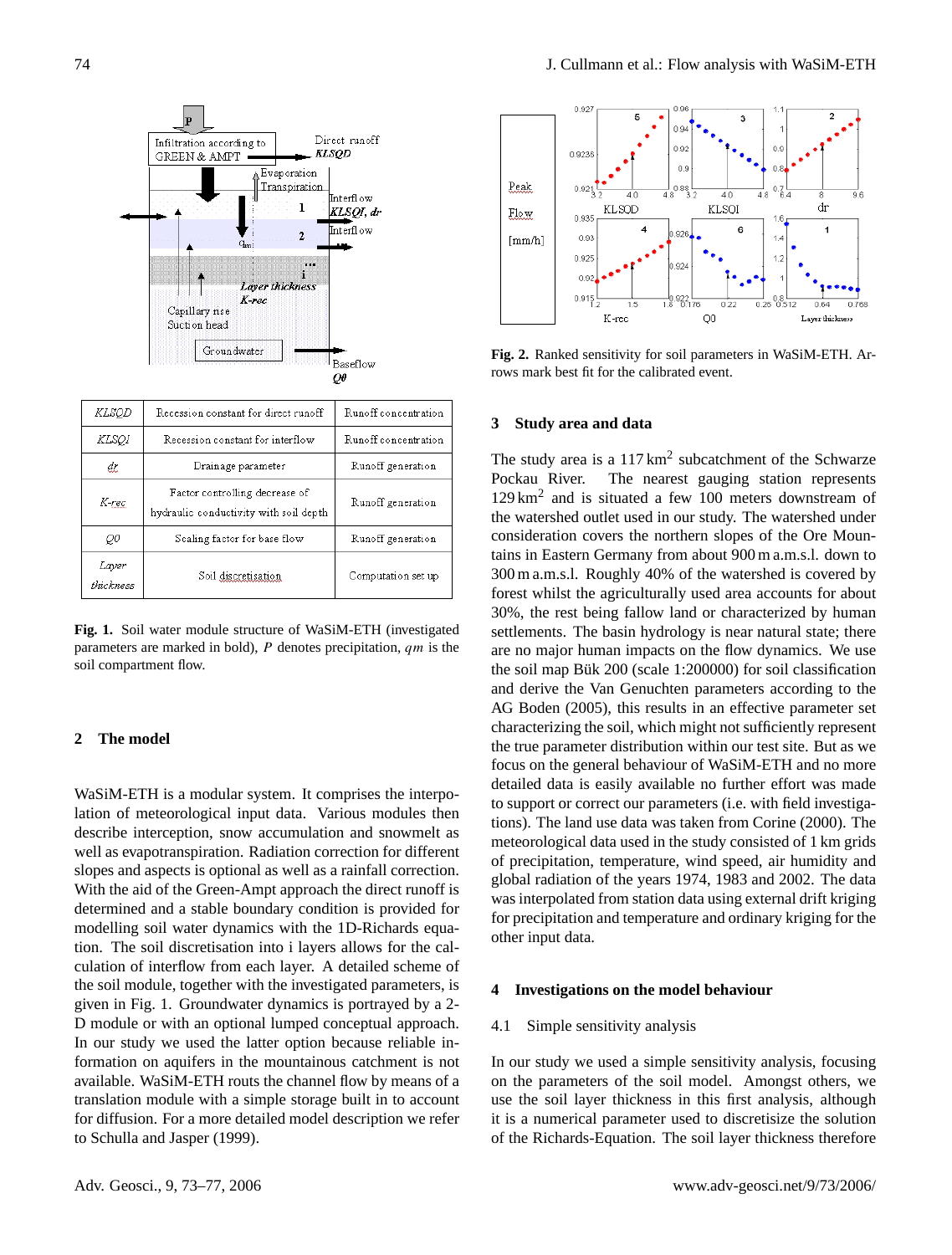

**Fig. 3.** Sensitivity measure (Eq. 3) for different modelling time steps.

depends on the space-time set up of the model domain, and must not be considered as a process parameter. To control the overall soil thickness the number of soil layers can be adjusted. Nevertheless, in WaSiM-ETH, this parameter has effect on the runoff generation and the setting should be exercised with caution. Interflow is calculated in a two-step approach in WaSiM-ETH. At first, a maximum possible interflow  $(q_{\text{ifl,max}})$  is calculated by means of Eq. (1).

$$
q_{\text{iff, max}} = (\Theta(\psi) = \Theta_{\psi=3.45}) \cdot \Delta z \cdot \Delta t \tag{1}
$$

With 
$$
\Theta(\psi)
$$
 water content at actual such that  $\phi$  = 3.45  
\n $\Theta_{\psi=3.45}$  water content at such  $\psi=3.45$  m [-]  
\n $\Delta z$  layer thickness [m]  
\n $\Delta t$  time step [s].

In a second step, a conceptual interflow rate is calculated according to Eq. (2).

$$
q_{\text{iff}} = k_s(\Theta_m) \cdot \Delta z \cdot d_r \cdot \tan \beta \tag{2}
$$

where 
$$
k_s
$$
 saturated hydraulic conductivity [m/s]  
\n $\Theta_m$  water content of layer  $m$  [-]  
\n $\Delta z$  soil layer thickness [m]  $d_r$  drainage parameter  
\n $\beta$  slope.

Eqautions (1) and (2) are both calculated, the smaller result is then taken as the interflow rate.

Figure 2 shows the results of the simple sensitivity analysis. Only one parameter at a time was varied (uniform distribution, 5% parameter value changes per step). The sensitivity analysis was carried out with respect to the peak flow. We can easily see, that the layer thickness is the most sensitive parameter for the soil water dynamics, closely followed by the drainage  $(d_r)$  parameter. While dr is a simple scalar the soil layer thickness shows a non-linear behaviour. For model calibration  $d_r$  is the more suitable parameter, soil layer thickness should once be set according to the results obtained from close examination of numerical stability criteria.



**Fig. 4.** Sensitivity measure S (Eq. 3) for selected model parameters on different grid resolutions.

### 4.2 Varying modelling time steps

The model was used at the daily time step to calculate the water balance up to a date of interest. Then the time step was switched to hours in order to refine the information in the time frame of interest (flood event). A simple sensitivity measure (Eq. 3) was calculated in order to check upon the feasibility of this approach.

$$
S = \frac{(P(+10\%) - P(-10\%))}{P}
$$
 (3)

With  $S$  sensitivity measure  $[-]$ 

- $P_{+10\%}$  peak discharge of the considered flow hydrograph for parameter  $+10%$
- $P_{-10\%}$  peak discharge of the considered flow hydrograph for parameter  $-10%$
- P peak discharge of the considered flow hydrograph for standard parameter set.

Figure 3 clearly shows, that the most sensitive parameters in the soil model, i.e. the main parameters influencing the processes of runoff generation, show differing sensitivity to parameter variation on different levels of time resolution. This makes recalibration necessary if the time step is switched. The modelling time step cannot be simply switched from hourly to daily and vice versa.

#### 4.3 Varying modelling resolution in space

WaSiM-ETH has been used for seven grid resolutions varying from 500 m to 3500 m in our test watershed. The land use and soil type data were therefore up-scaled from the original 500 m grids by means of the standard nearest neighbour approach implemented in GRASS-GIS. The evaluation criterion for this study is the simple sensitivity index according to Eq. (3). The somewhat discouraging result of this exercise is shown in Fig. 4. It is far from any kind of functional relationship that would allow for the allocation of parameters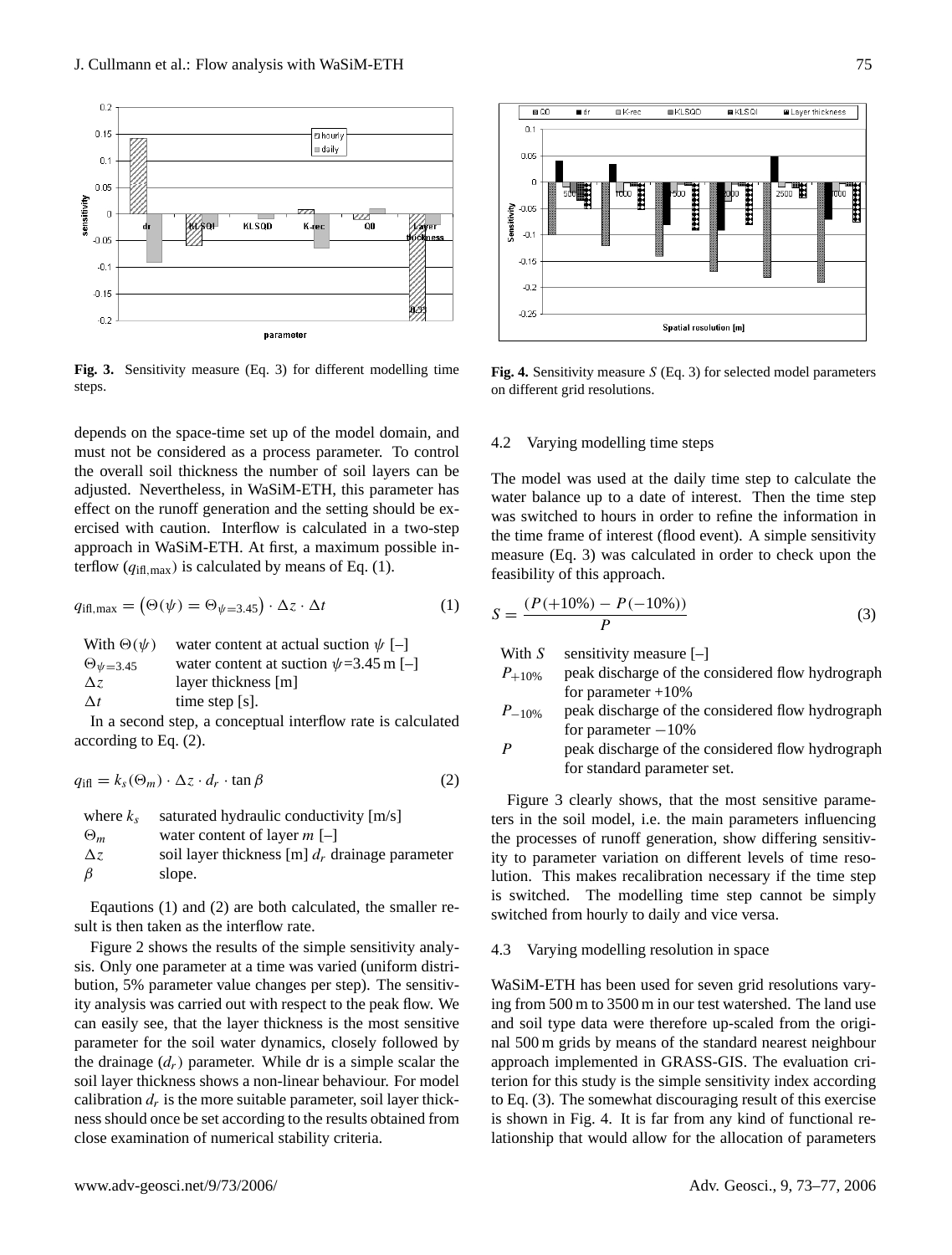

**Fig. 5.** Flow times of two different modeling approaches (TANALYSIS; empirical functions according to Dyck (1983)) as well as the land use distribution in at the test site.



**Fig. 6.** Direct runoff components for the summer flood event 2002. Q dir topo is the topology based flow time, Q dir land is the combined landuse and topology based flow.

at different grid sizes, especially if various parameters are involved in the calibration process. There is no trend that could encourage formulating a rule-based system for the parameter handling at different grid scales. Especially the scalar dr is highly unstable if the sensitivity value is considered. Some of this sensitivity might be explained with the different soil type proportions on differing resolutions, which are not accounted for by the sensitivity measure. Based on our study alone we are not able to find any precise rules on space dependant parameter sensitivity. It would be useful to repeat this study with artificial data and uniform soil and land use data.

## 4.4 Process representation in modelling

A test has been carried out in order to deepen our knowledge about the impact of different representations of a certain process in the given modelling framework. We have therefore used two different approaches to calculate the overland flow time for the sub-basins of our watershed. The flow time is used in the runoff concentration of WaSiM-ETH. The first method we employed is the standard method used in TANALYSIS (Schulla and Jasper, 1999). Here, the flow time is a function of the slope alone. The second test method is based on the assumption that overland flow velocities in watersheds do not depend on the slope alone, but also on the land cover. Therefore we have set up a GRASS-tool (Dröge, 2004) which implements the empirical functions of Dyck (1983), who published flow times for the study area as a function of the slope and land use. The differences in flow times can be seen in Fig. 5. The agricultural areas in the lower parts of the watershed have an accelerating effect on overland flow, while the forested parts of the upper basin show a more gradual response compared to the flow times calculated by means of the slope alone. A test run for the summer 2002 flood event is shown in Fig. 6. As expected from the flow time distribution the variant which is based on slope and land use shows a faster reaction due to lower flow times in the agriculturally used reaches. The beginning of direct runoff starts 2 h earlier than in the model version with the purely slope based flow time. The main peak is somewhat lower, because a significant part of the flow has left the watershed before the water from the forested upland reaches the lower parts of the watershed. The peak flow occurs two hours earlier for the land use based approach. For a watershed with a travel time